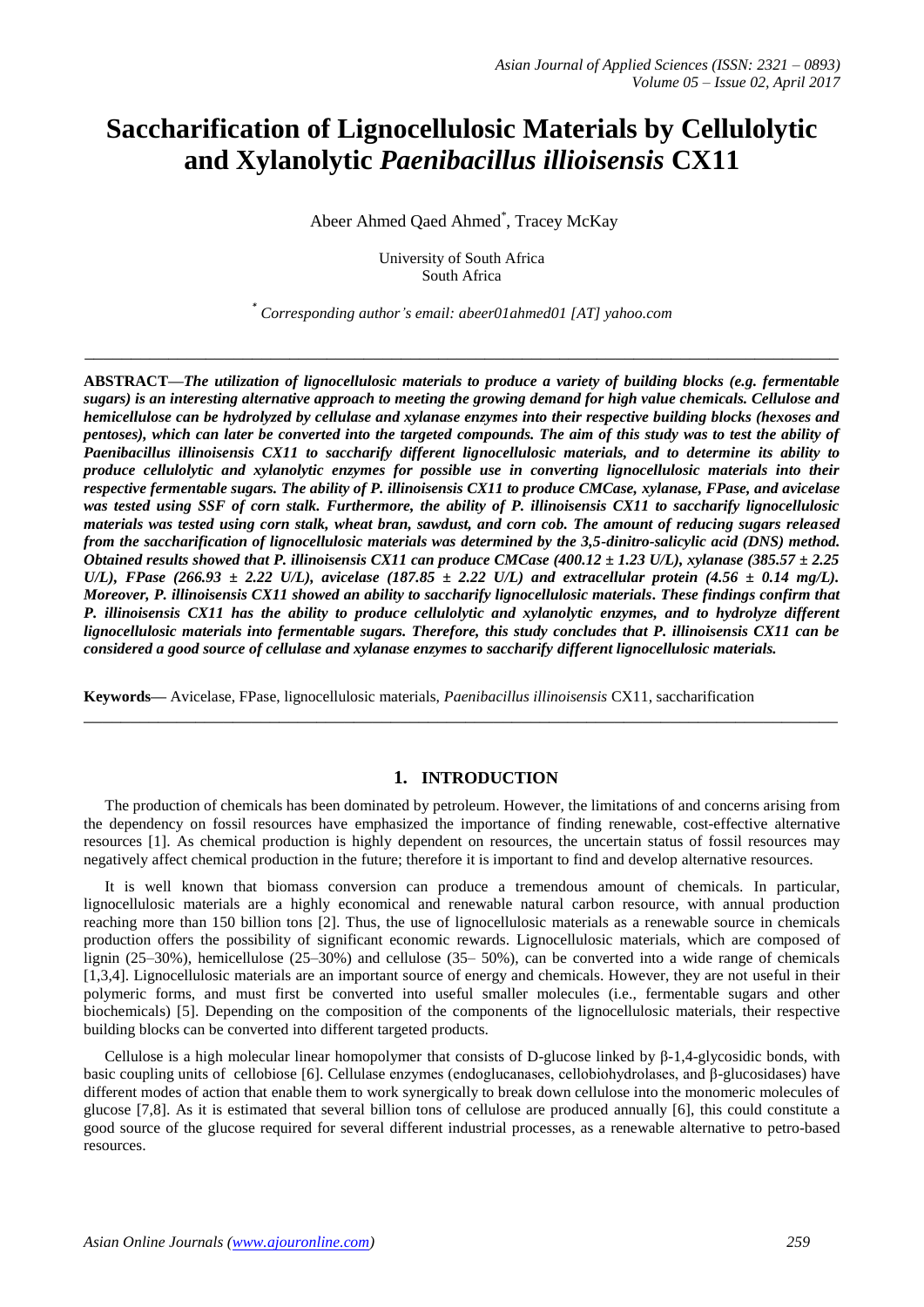Hemicellulose is a polysaccharide with a basic chain that consists of residues of D-xylose, D-glucose, D-galactose, Dmannose, and other glycosyls, linked to the basic chain as branched chains [6]. The structure of hemicellulose that consists of C5 and C6 sugars would be hydrolysis by a mixture of enzymes. Xylan hydrolyzed by xylanases through hydrolyzing β-1,4 linkages to produce oligomers that can be further hydrolyzed by β-xylosidase to xylose [8]. Depending on the composition of hemicellulose, other enzymes such as  $α$ -L-arabinanases, arabinofuranosidases and β-mannanases are also required in the hydrolyzing processes [8,9]. The different monomers of hemicellulose can be used in the production of chemicals, antibiotics, fuels, and alcohols [10]. Thus, hemicellulose has enormous potential for numerous industrial applications.

Microorganisms can produce a wide variety of enzymes that degrade the rigid and complex structure of lignocellulosic materials [11-13,8]. In recent years, considerable attention has been focused on the enzymatic degradation of cellulose and hemicellulose as an attractive approach to hydrolyzing lignocellulosic materials [14,15]. The fermentation of lignocellulosic sugars has been used to produce highly valued compounds and products [16-20]. This process consists of two major steps, of which the first includes converting the cellulose and hemicellulose in the lignocellulosic materials into their respective fermentable sugars, and the second involves fermenting the released sugars into the targeted compounds.

The fermentable building block sugars from lignocellulosic materials can be converted into a variety of chemicals, such as acetic acid, succinic acid and itaconic acid, all of which can be used in numerous industries, such as the food, chemical and pharmaceutical industries [16-20]. Thus, the full utilization of lignocellulosic materials could put multiple industries that rely on chemicals for production on a path to sustainable development. It is the most promising strategy for the conversion of low value materials (or even waste materials) into useful, high value chemicals and products.

In a previous work, *Paenibacillus illinoisensis* CX11 (accession number LC176650) was isolated and found to have the potential to produce lignocellulolytic enzymes [21]. However, *P. illinoisensis* has not been previously reported to have the ability to hydrolyze different lignocellulosic materials. Thus, the aim of the study reported on here was to test the ability of *P. illinoisensis* CX11 to saccharify different lignocellulosic materials and to produce cellulolytic and xylanolytic enzymes, including FPase and avicelase. This could determine the potential use of *P. illinoisensis* CX11 as an enzymatic source in the first step of converting lignocellulosic materials into fermentable sugars prior to their later conversion into the targeted compounds.

# **2. MATERIAL AND METHODS**

## *2.1 Chemicals*

Media components, chemicals and reagents were purchased from Sigma-Aldrich Pty. Ltd. (Johannesburg, South Africa). All chemicals and reagents were of the best analytical grade available.

### *2.2 Enzyme extraction using solid state fermentation (SSF)*

Enzymes were extracted by inoculating 10 ml of the homogenous suspension of *P. illinoisensis* CX11 into three sterilized flasks (250 ml) containing 10 g of ground corn stalk moistened with 20 ml of distilled water. Flasks were incubated at  $30^{\circ}$ C for 3 days. On the third day of incubation, 10 ml of sterilized distilled water was added to each flask. The contents were well mixed and further incubated until the sixth day. Enzymes were extracted by adding 100 ml of sterilized distilled water to each flask, and the flask contents were filtered through muslin cloth. Filtrates were centrifuged at 8000 g and  $4^{\circ}$ C for 15 min. Resultant supernatants were used as crude enzymes for protein determination and enzyme assays.

### *2.3 Determination of protein*

Protein determination was performed by following a previously described method [22]. Culture supernatant (1 ml) was added to a tube containing 0.5 ml of reaction mixture. Distilled water was used as a blank (1 ml). All tubes were left at room temperature for 10 min, and then Folin's reagent (0.5 ml) was added. The tubes were left at room temperature for 20 min. Finally, the absorbance was measured by spectrophotometer at 720 nm. A bovine serum albumin (BSA) standard curve was used to determine the concentration of protein.

### *2.4 Enzyme assays*

CMCase, xylanase, FPase and avicelase activities were determined using the 3,5-dinitrosalicylic acid (DNS) method [23]. The reaction systems were prepared as follows: 1 ml of the crude enzyme supernatant and 1 ml of CMC (1%) in 0.1 M of sodium acetate buffer (pH 5.0) for determining CMCase activity [24]; 1 ml of culture enzyme supernatant and 1 ml of xylan from birch wood (2%) in sodium acetate buffer (pH 5.5) for xylanase activity determination [25]; 1 ml of crude enzyme supernatant and 2 ml of citrate buffer 0.1 M (pH 4.8) containing 50 mg of Whatman No. 1 filter paper for FPase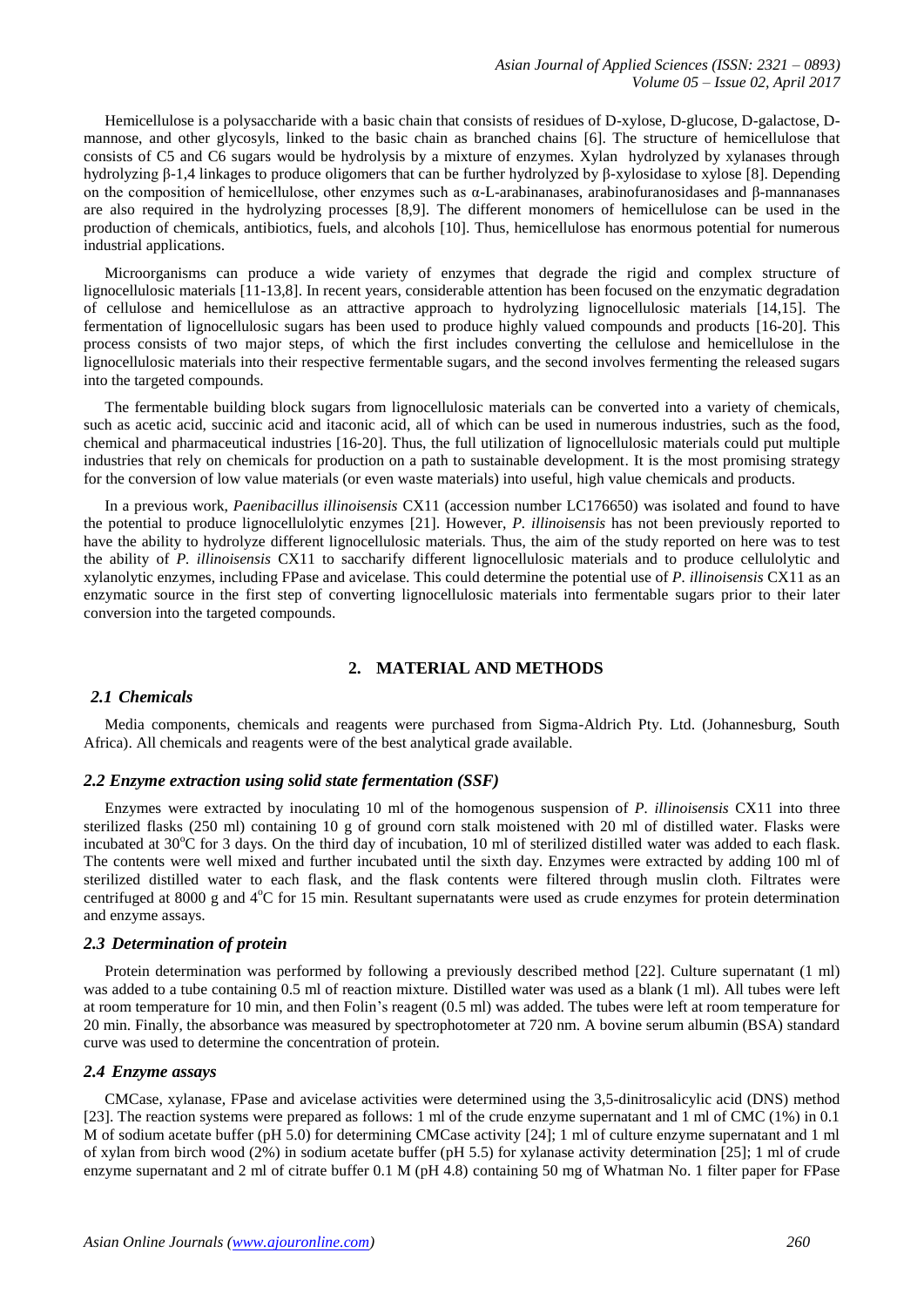activity determination [26]; and 1 ml of crude enzyme supernatant added to 1 ml of avicel 2% (w/v) in 0.1 M of phosphate citrate buffer (pH 6.6) for the determination of avicelase activity [27]. Mixtures were incubated for 30 min at 50 $^{\circ}$ C for CMCase and xylanase activity, 60 min at 50 $^{\circ}$ C for FPase activity and 40 $^{\circ}$ C for 2 h for avicelase activity. After incubation, 3 ml of DNS reagent was added to the mixtures and then incubated in a boiling water bath for color development, after which the absorbance at 540 nm was measured. One unit of enzyme activity (U) was defined as the amount of enzyme that releases 1µmol of product (glucose or xylose) per ml of culture per min.

## *2.5 Ability of P. illinoisensis CX11 to saccharify different lignocellulosic materials*

Corn stalk, wheat bran, sawdust, and corn cob were used to test the ability of *P. illinoisensis* CX11 to saccharify lignocellulosic materials. The lignocellulosic materials were dried, cut and ground in an electric grinder. Five grams of the ground lignocellulosic materials were placed in 250 ml Erlenmeyer flasks and moistened with distilled water (10 ml), and sterilized at 121<sup>o</sup>C for 15 min. Ten ml of inoculum size  $5.0 \times 10^7$  CFU/ml of *P. illinoisensis* CX11 was added to each sterilized flask containing one of the lignocellulosic materials. Inoculated flasks were mixed gently and then were incubated for 3 days at  $30^{\circ}$ C. On the third day of incubation, 5 ml of sterilized distilled water was added to each culture and mixed well prior to further incubation until the sixth day.

After incubation, 50 ml of distilled water was added to each flask and the flask was shaken for one hour at 200 rpm. Flask contents were filtered through clean muslin cloth in a glass funnel. Filtrates (sugar solution) were subjected to centrifugation at 8000 g for 10 min. All supernatants were further used in the determination of total reducing sugars.

One ml of each sugar solution was put into a glass tube, and then 1 ml of DNS reagent was added to the same tube. A blank was prepared by adding 1 ml of DNS reagent to 1 ml of distilled water. All tubes were incubated at  $75^{\circ}$ C in a water bath for 10 min and were left to cool down at room temperature. One ml of potassium sodium tartrate was added (40%) to each tube. Total reducing sugars using glucose (TRS-G) and xylose (TRS-X) as standards were determined at 540 nm. The experiment was done in triplicate.

### *2.6 Statistical analysis*

Results were analyzed using Microsoft Excel 2013 (Microsoft Corp., USA). The results were presented as mean  $\pm$ standard deviation of three experiments.

## **3. RESULTS AND DISCUSSION**

The ability of microorganisms to produce cellulases and xylanases has an important role to play in the first step of converting lignocellulosic materials into fermentable sugars prior to converting them into the targeted compounds. Previous studies reported the ability of some bacterial strains to produce cellulase and xylanase enzymes, and their ability to saccharify lignocellulosic materials [28,15]. For instance, *Bacillus subtilis* was found to produce cellulases that have been used to saccharify wheat straw, bagasse and rice straw [29]. Other bacterial isolates, such as *Bacillus felxus*, were found to produce FPase, CMCase, avicelase and xylanase, and were reported for their ability to saccharify agricultural wastes such as rice straw, bagasse, wheat straw, sawdust, potato peels, wheat bran and corn stover [15]. This suggests that such a strategy using microbial enzymes in the saccharification step of lignocellulosic materials is a good approach. Microorganisms with the ability to produce enzymes such as CMCase (endoglucanase), FPase (total cellulase), avicelase (exoglucanase) and xylanase have the ability to degrade the rigid and complex structure of lignocellulosic materials. The synergistic action of cellulase and xylanase enzymes is required for the bioconversion of cellulose and hemicellulose into fermentable sugars. Endoglucanase act randomly on the insoluble and soluble chains of cellulose, while exoglucanase liberate cellobiose from the ends of cellulose chains (reducing and non-reducing) and  $_{6}$ -glucosidases will further liberate glucose from cellobiose [30,31]. Xylanase catalysis xylan hydrolysis to produce a mixture of xylose, xylobiose and shorter xylo-oligosaccharides [32]. Bacterial isolates with ability to produce cellulase and xylanase enzymes can be used as good candidates in lignocellulosic materials bioconversion, and contributing in meeting the demand for cellulase and xylanase enzymes for various applications in different markets.

Some bacterial genera such as *Bacillus, Thermonospora, Bacteriodes, Acetivibrio, Clostridium, Paenibacillus, Erwinia* and *Ruminococcus* were found to have cellulolytic and/or xylanolytic activities [14,33-35]. Members of the genus *Paenibacillus* such as *P. curdlanolyticus*, *P. macquariensis*, *P. cellulosilyticus*, and *P. barcinonensis* were previously reported to have cellulase and/or xylanase activities [35-39]. However, *P. illinoisensis* has not hitherto been reported as producing cellulolytic and xylanolytic enzymes. The ability of *P. illinoisensis* CX11 to produce cellulolytic and xylanolytic enzymes was tested using SSF of corn stalk to determine the production of CMCase, xylanase, FPase, avicelase as well as extracellular protein. Results showed that *P. illinoisensis* CX11 can produce CMCase (400.12 ± 1.23 U/L), xylanase (385.57  $\pm$  2.25 U/L), FPase (266.93  $\pm$  2.22 U/L), avicelase (187.85  $\pm$  2.22 U/L) and extracellular protein  $(4.56 \pm 0.14 \text{ mg/l})$  (Fig. 1.). This indicates that *P. illinoisensis* CX11 has the ability to produce enzymes that are required for the saccharification of lignocellulosic materials. Although the production of CMCase, xylanase, FPase and avicelase was previously reported in few members of *Paenibacillus* such as *P. polymyxa*, *P. terrae* ME27-1, and *P. curdlanolyticus*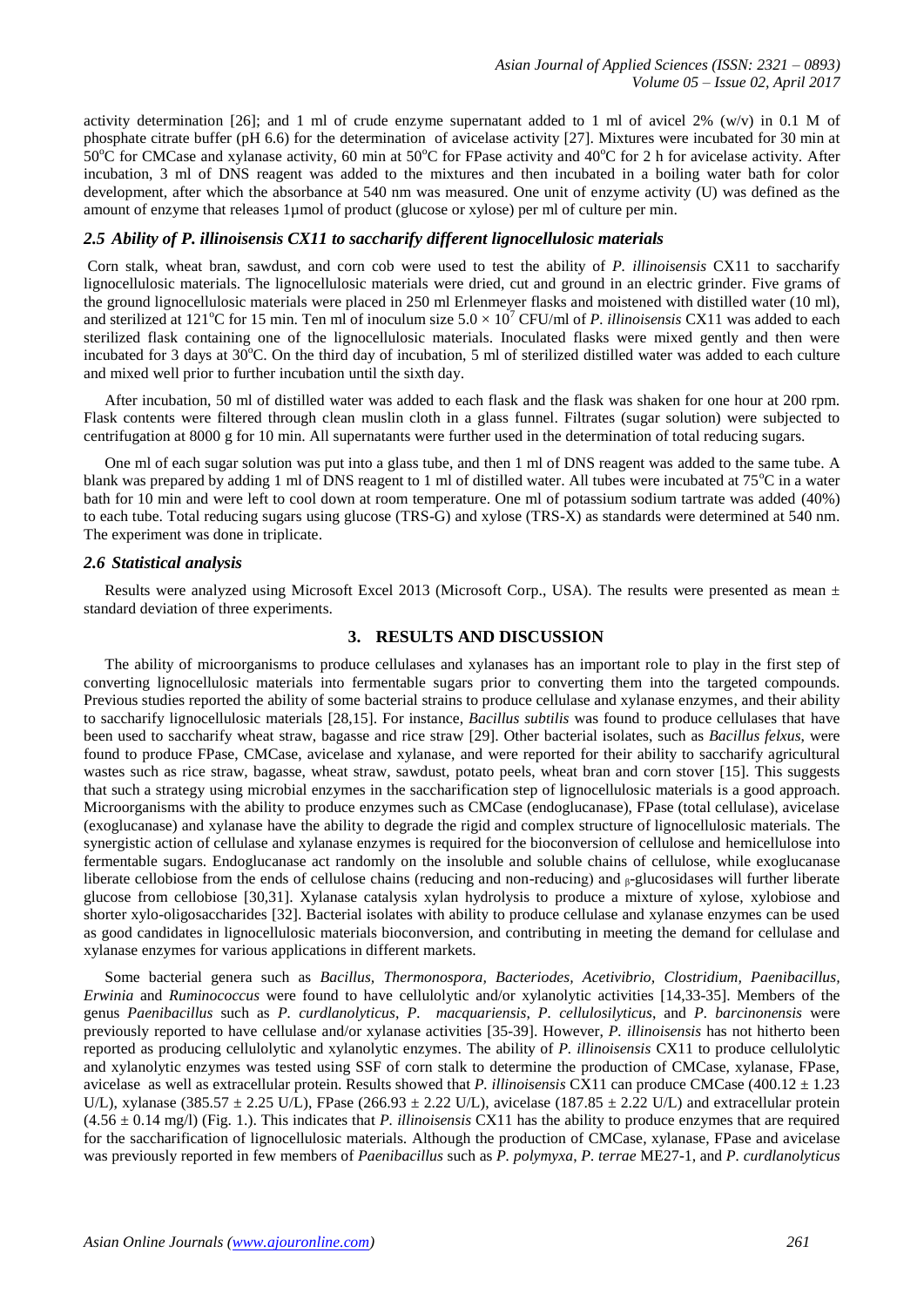B-6 [40,41,36], the current study is the first to report *P. illinoisensis* CX11 as CMCase, xylanase, FPase and avicelase producing species.

In this study, corn stalk, wheat bran, sawdust, and corn cob were used to test the ability of *P. illinoisensis* CX11 to saccharify lignocellulosic materials. Results showed that *P. illinoisensis* CX11 exhibited various abilities to saccharify corn stalk, wheat bran, sawdust, and corn cob with total reducing sugar of  $2.5 \pm 0.02$ ,  $2.59 \pm 0.03$ ,  $2.07 \pm 0.16$ , and  $3.31 \pm 0.03$ 0.09 mg/l for TRS-G and  $2.58 \pm 0.09$ ,  $2.51 \pm 0.37$ ,  $1.86 \pm 0.16$ , and  $3.29 \pm 0.2$  mg/l for TRS-X, respectively (Fig. 2.). This was attributable to the ability of *P. illinoisensis* CX11 to produce the required cellulase and xylanase enzymes for the saccharification process (Fig. 1.). *Paenibacillus* genus contains some species such as *P. campinasensis* BL11 and *P. curdlanolyticus* B-6 that were reported to have the ability to degrade lignocellulosic materials [42,43], or *P. polymyxa* BEb-40 which was reported as a promising bacterial strain for the production of endoglucanases, with possibilities of application in the breakdown of lignocellulosic biomass [44]. However, *P. illinoisensis* has not been reported as having the ability to hydrolyze different lignocellulosic materials.

The demand for microbial industrial enzymes has been increasing due to their potential for use in different applications for a variety of industrial processes [45]. Despite continuing efforts to find an effective means for using enzymes for the bioconversion of lignocellulosic materials into high value chemicals as well efforts to find cost-effective methods to produce the required enzymes, there is still a bottleneck in the process. Therefore, the continuing search for new bacterial isolates with the ability to produce cellulolytic and xylanolytic enzymes could provide further improvement in the use of microbial enzymes in bioconversion processes. Thus, the results presented in this study indicate that *P. illinoisensis* CX11 could be a good source of enzymes that can be used in the saccharification of cheap and renewable lignocellulosic materials to produce high value chemicals and products.

## **4. CONCLUSION**

*Paenibacillus illinoisensis* CX11 offers good prospects for the production of CMCase, xylanase, FPase, and avicelase enzymes which can be applied in the process of converting the lignocellulosic materials into their respective fermentable sugars. This step is critical prior to converting the resulting fermentable sugars into the targeted compounds. To the best of the authors' knowledge, this study is the first to report *P. illinoisensis* CX11 as having the ability to hydrolyze different lignocellulosic materials (corn stalk, wheat bran, sawdust, and corn cob) and can be considered a good candidate for CMCase, xylanase, FPase, and avicelase enzymes that can be used in the saccharification step of lignocellulosic materials.

## **5. ACKNOWLEDGMENTS**

AAQA and TM are grateful for the ongoing research support provided by the University of South Africa (UNISA).

### **6. REFERENCES**

[1] Cherubini F., Strømman A. H. Chemicals from lignocellulosic biomass: opportunities, perspectives, and potential of biorefinery systems. Biofuels Bioprod Biorefin, vol. 5, no. 5, pp. 548-561, 2011.

[2] Zhu S., Wu Y., Yu Z., Zhang X., Li H., Gao M. The effect of microwave irradiation on enzymatic hydrolysis of rice straw. Bioresour Technol, vol. 97, no. 15, pp. 1964-1968, 2006.

[3] Menon V., Rao M. Trends in bioconversion of lignocellulose: biofuels, platform chemicals & biorefinery concept. Prog Energy Combust Sci, vol. 38, no. 4, pp. 522-550, 2012.

[4] Wongwilaiwalin S., Rattanachomsri U., Laothanachareon T., Eurwilaichitr L., Igarashi Y., Champreda V. Analysis of a thermophilic lignocellulose degrading microbial consortium and multi-species lignocellulolytic enzyme system. Enzyme Microb Technol, vol. 47, no. 6, pp. 283-290, 2010.

[5] Li W., Huan X., Zhou Y., Ma Q., Chen Y. Simultaneous cloning and expression of two cellulase genes from *Bacillus subtilis* newly isolated from Golden Takin (Budorcas taxicolor Bedfordi). Biochem Biophys Res Commun, vol. 383, no. 4, pp. 397-400, 2009. doi[:http://dx.doi.org/10.1016/j.bbrc.2009.04.027](http://dx.doi.org/10.1016/j.bbrc.2009.04.027)

[6] Chen H. Chemical composition and structure of natural lignocellulose. In: Biotechnology of Lignocellulose. Springer, Netherlands, pp 25-71, 2014. doi:10.1007/978-94-007-6898-7

[7] Gincy M., Sukumaran R. K., Singhania R. R., Pandey A. Progress in research on fungal cellulases for lignocellulose degradation. J Sci Ind Res, vol. 67, no. pp. 898-907, 2008.

[8] Dashtban M., Schraft H., Qin W. Fungal bioconversion of lignocellulosic residues; opportunities and perspectives. Int J Biol Sci, vol. 5, no. 6, pp. 578-595, 2009.

[9] Shallom D., Shoham Y. Microbial hemicellulases. Curr Opin Microbiol, vol. 6, no. 3, pp. 219-228, 2003.

[10] Thompson N. S. Hemicellulose as a biomass resource. In: Soles E. J. (ed) Wood a Agricultural Residues. Researh on use for Feed, Fuel, and Chemical. Academic Press, New York, pp 101-119, 1983. doi[:http://dx.doi.org/10.1016/B978-0-](http://dx.doi.org/10.1016/B978-0-12-654560-9.50010-X) [12-654560-9.50010-X](http://dx.doi.org/10.1016/B978-0-12-654560-9.50010-X)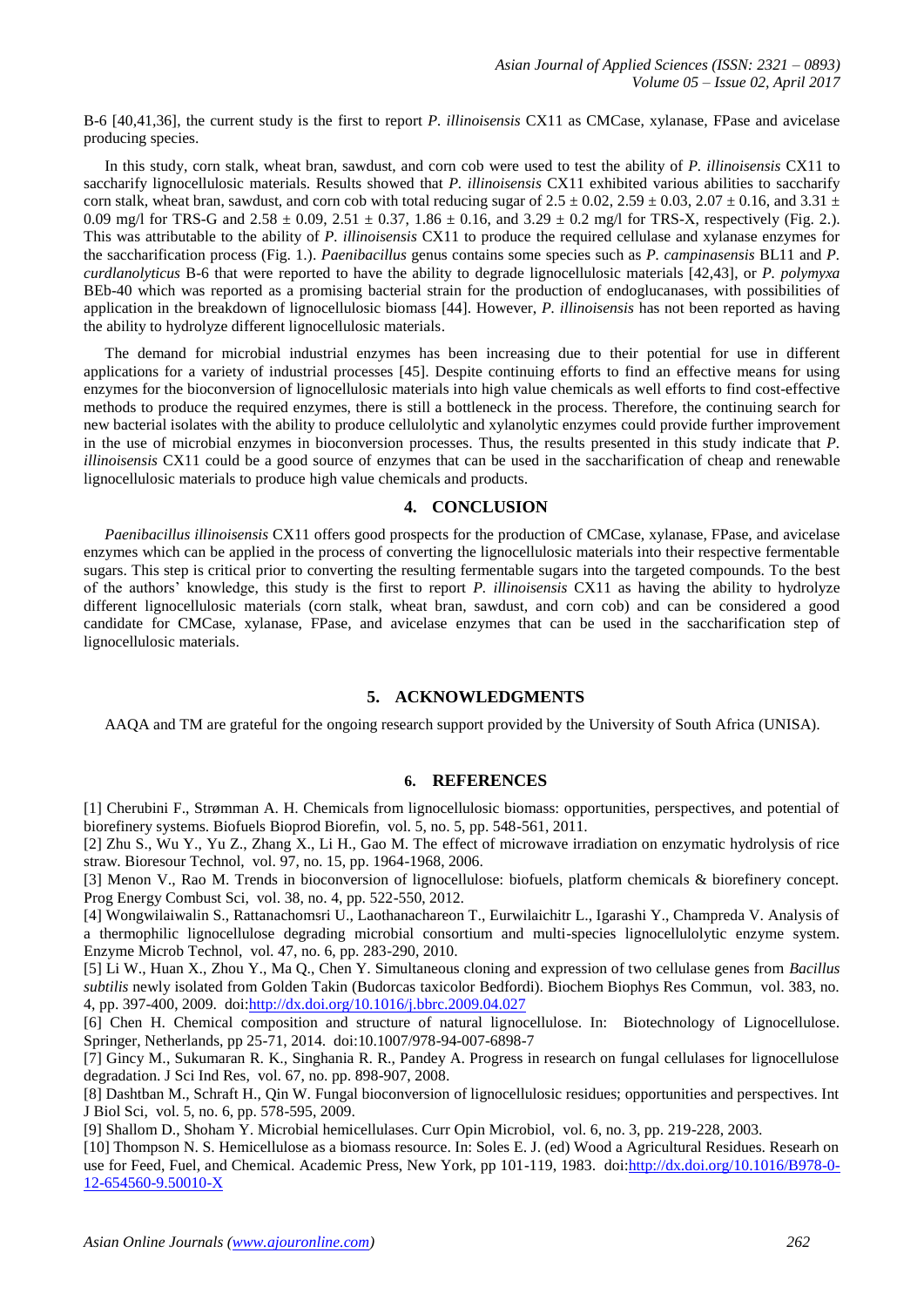[11] Bayer E. A., Chanzy H., Lamed R., Shoham Y. Cellulose, cellulases and cellulosomes. Curr Opin Struct Biol, vol. 8, no. 5, pp. 548-557, 1998. doi:10.1016/S0959-440X(98)80143-7

[12] Martins L. O., Soares C. M., Pereira M. M., Teixeira M., Costa T., Jones G. H., Henriques A. O. Molecular and biochemical characterization of a highly stable bacterial Laccase that occurs as a structural component of the *Bacillus subtilis* endospore coat. The Journal of Biological Chemistry, vol. 277, no. 21, pp. 18849-18859, 2002.

[13] Gibson D. M., King B. C., Hayes M. L., Bergstrom G. C. Plant pathogens as a source of diverse enzymes for lignocellulose digestion. Curr Opin Microbiol, vol. 14, no. 3, pp. 264-270, 2011.

[14] Robson L. M., Chambliss G. H. Cellulases of bacterial origin. Enzyme Microb Technol, vol. 11, no. 10, pp. 626- 644, 1989. doi[:http://dx.doi.org/10.1016/0141-0229\(89\)90001-X](http://dx.doi.org/10.1016/0141-0229(89)90001-X)

[15] Abo-State M. A., El-Sheikh H. H., El-Temtamy S. A., Hosny M. Isolation and identification of bacterial strains for saccharification of agriculture wastes for bioethanol production. Int J Adv Res Biol Sci, vol. 3, no. 2, pp. 170-180, 2016. [16] Ehsanipour M., Suko A. V., Bura R. Fermentation of lignocellulosic sugars to acetic acid by *Moorella* 

*thermoacetica*. J Ind Microbiol Biotechnol, vol. 43, no. 6, pp. 807-816, 2016. doi:10.1007/s10295-016-1756-4

[17] Akhtar J., Idris A., Aziz R. A. Recent advances in production of succinic acid from lignocellulosic biomass. Appl Microbiol Biotechnol, vol. 98, no. 3, pp. 987-1000, 2014.

[18] Kautola H. Itaconic acid production from xylose in repeated-batch and continuous bioreactors. Appl Microbiol Biotechnol, vol. 33, no. 1, pp. 7-11, 1990.

[19] Corma A., Iborra S., Velty A. Chemical routes for the transformation of biomass into chemicals. Chem Rev, vol. 107, no. 6, pp. 2411-2502, 2007.

[20] Huang X., Chen M., Lu X., Li Y., Li X., Li J. J. Direct production of itaconic acid from liquefied corn starch by genetically engineered *Aspergillus terreus*. Microb Cell Fact, vol. 13, no. 1, pp. 1-10, 2014. doi:10.1186/s12934-014- 0108-1

[21] Ahmed A. A. Q., Babalola O. O., McKay T. Cellulase- and Xylanase-Producing Bacterial Isolates with the Ability to Saccharify Wheat Straw and Their Potential Use in the Production of Pharmaceuticals and Chemicals from Lignocellulosic Materials. Waste and Biomass Valorization, vol., no. pp. 1-11, 2017. doi:10.1007/s12649-017-9849-5

[22] Lowry O. H., Rosebrough N. J., Farr A. L., Randall R. J. Protein measurement with the Folin phenol reagent. J biol Chem, vol. 193, no. 1, pp. 265-275, 1951.

[23] Miller G. L. Use of dinitrosalicylic acid reagent for determination of reducing sugar. Anal Chem, vol. 31, no. 3, pp. 426-428, 1959.

[24] Wang C.-H., Hseu T.-H., Huang C.-M. Induction of cellulase by cello-oligosaccharides in *Trichoderma koningii* G-39. J Biotechnol, vol. 9, no. 1, pp. 47-59, 1988.

[25] Chaplin M. F. Monosaccharides. In: Chaplin M. F., Kennedy J. F. (eds) Carbohydrate Analysis. Oxford: IRL Press, pp 1-3, 1986.

[26] Gadgil N., Daginawala H., Chakrabarti T., Khanna P. Enhanced cellulase production by a mutant of *Trichoderma reesei*. Enzyme Microb Technol, vol. 17, no. 10, pp. 942-946, 1995.

[27] Li X., Gao P. Isolation and partial properties of cellulose‐decomposing strain of *Cytophaga* sp. LX‐7 from soil. J Appl Microbiol, vol. 82, no. 1, pp. 73-80, 1997.

[28] Sangkharak K., Vangsirikul P., Janthachat S. Isolation of novel cellulase from agricultural soil and application for ethanol production. Int J Adv Biotechnol Res, vol. 2, no. 2, pp. 230-239, 2011.

[29] Akhtar M. S., Saleem M., Akhtar M. W. Saccharification of lignocellulosic materials by the cellulases of *Bacillus subtilis*. Int J Agr Biol, vol. 3, no. pp. 199-202, 2001.

[30] Bansal N., Tewari R., Gupta J. K., Soni R., Soni S. K. A novel strain of *Aspergillus niger* producing a cocktail of hydrolytic depolymerising enzymes for the production of second generation biofuels. BioResources, vol. 6, no. 1, pp. 552-569, 2011.

[31] Deswal D., Khasa Y. P., Kuhad R. C. Optimization of cellulase production by a brown rot fungus Fomitopsis sp. RCK2010 under solid state fermentation. Bioresour Technol, vol. 102, no. 10, pp. 6065-6072, 2011.

[32] Nagar S., Mittal A., Kumar D., Gupta V. K. Production of alkali tolerant cellulase free xylanase in high levels by *Bacillus pumilus* SV-205. Int J Biol Macromol, vol. 50, no. 2, pp. 414-420, 2012.

[33] Patagundi B. I., Kaliwal B. Isolation and characterization of cellulase producing bacteria from soil. Int J Curr Microbiol Appl Sci, vol. 3, no. 5, pp. 59-69, 2014.

[34] Subramaniyan S., Prema P. Cellulase-free xylanases from *Bacillus* and other microorganisms. FEMS Microbiol Lett, vol. 183, no. 1, pp. 1-7, 2000.

[35] Asha B. M., Revathi M., Yadav A., Sakthivel N. Purification and characterization of a thermophilic cellulase from a novel cellulolytic strain, *Paenibacillus barcinonensis*. J Microbiol Biotechnol, vol. 22, no. 11, pp. 1501-1509, 2012.

[36] Pason P., Kyu K. L., Ratanakhanokchai K. *Paenibacillus curdlanolyticus* strain B-6 xylanolytic-cellulolytic enzyme system that degrades insoluble polysaccharides. Appl Environ Microbiol, vol. 72, no. 4, pp. 2483-2490, 2006.

[37] Rivas R., García-Fraile P., Mateos P. F., Martínez-Molina E., Velázquez E. *Paenibacillus cellulosilyticus* sp. nov., a cellulolytic and xylanolytic bacterium isolated from the bract phyllosphere of Phoenix dactylifera. Int J Syst Evol Microbiol, vol. 56, no. 12, pp. 2777-2781, 2006.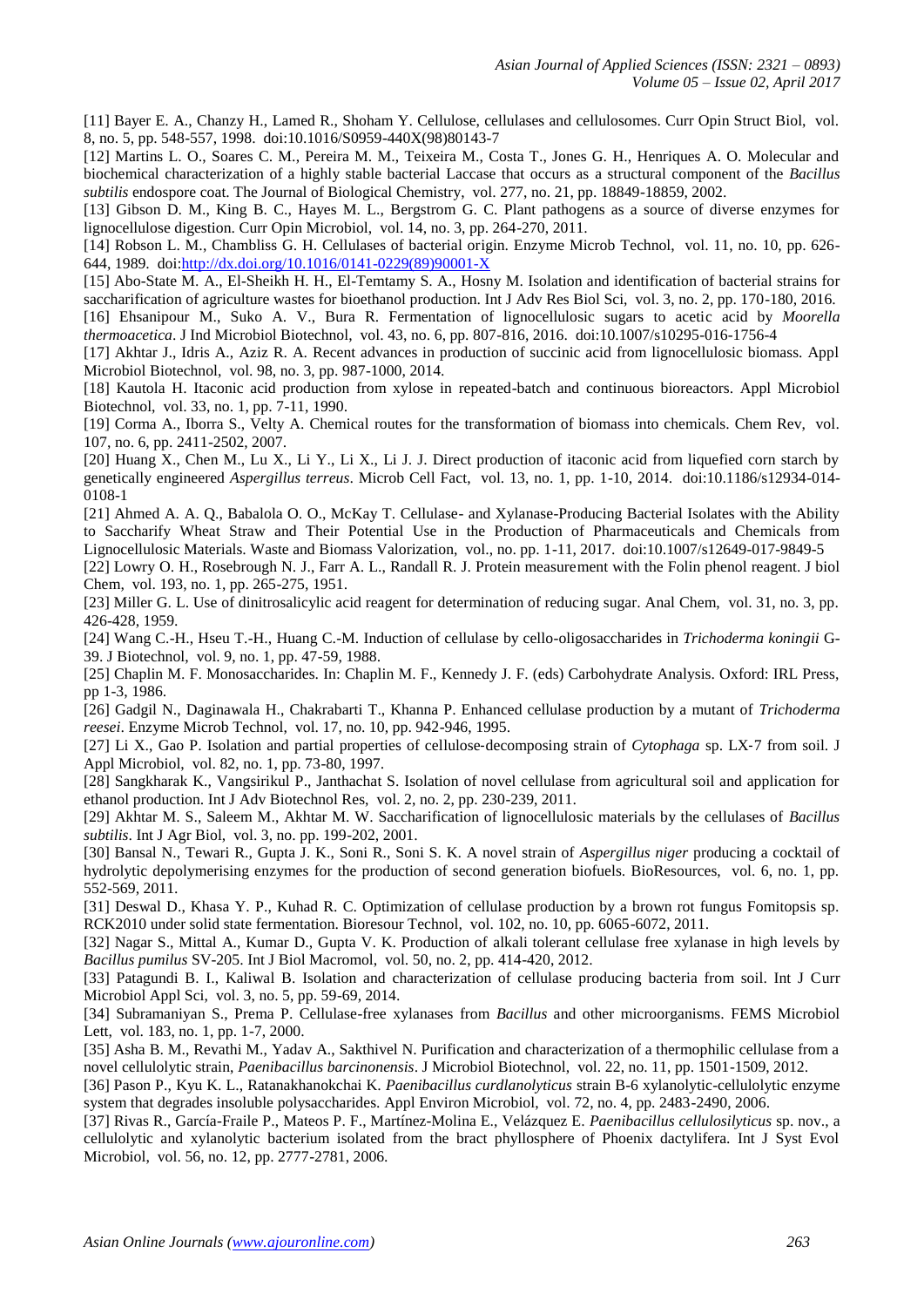[38] Sanchez M. M., Fritze D., Blanco A., Sproer C., Tindall B. J., Schumann P., Kroppenstedt R. M., Diaz P., Pastor F. I. *Paenibacillus barcinonensis* sp. nov., a xylanase-producing bacterium isolated from a rice field in the Ebro River delta. Int J Syst Evol Microbiol, vol. 55, no. Pt 2, pp. 935-939, 2005. doi:10.1099/ijs.0.63383-0

[39] Sharma M., Mehta S., Kumar A. Purification and characterization of alkaline xylanase secreted from *Paenibacillus macquariensis*. Adv Microbiol, vol. 3, no. pp. 32-41, 2013.

[40] Górska E. B., Jankiewicz U., Dobrzynski J., Russel S., Pietkiewicz S., Kalaji H., Gozdowski D., Kowalczyk P. Degradation and colonization of cellulose by diazotrophic strains of *Paenibacillus polymyxa* isolated from soil. J Biorem Biodegrad, vol. 6, no. 2, pp. 1-7, 2015.

[41] Liang Y.-L., Zhang Z., Wu M., Wu Y., Feng J.-X. Isolation, screening, and identification of cellulolytic bacteria from natural reserves in the subtropical region of China and optimization of cellulase production by *Paenibacillus terrae* ME27-1. BioMed Res Int, vol. 2014, no. pp. 13, 2014. doi:10.1155/2014/512497

[42] Ratanakhanokchai K., Waeonukul R., Pason P., Tachaapaikoon C., Kyu K. L., Sakka K., Kosugi A., Mori Y. *Paenibacillus curdlanolyticus* strain B-6 multienzyme complex: A novel system for biomass utilization. In: Matovic M. D. (ed) Biomass Now-Cultivation and Utilization. pp 369-394, 2013. doi:10.5772/51820

[43] Ko C. H., Chen W. L., Tsai C. H., Jane W. N., Liu C. C., Tu J. *Paenibacillus campinasensis* BL11: A wood material-utilizing bacterial strain isolated from black liquor. Bioresour Technol, vol. 98, no. 14, pp. 2727-2733, 2007. doi[:http://dx.doi.org/10.1016/j.biortech.2006.09.034](http://dx.doi.org/10.1016/j.biortech.2006.09.034)

[44] Gastelum-Arellanez A., Paredes-Lopez O., Olalde-Portugal V. Extracellular endoglucanase activity from *Paenibacillus polymyxa* BEb-40: production, optimization and enzymatic characterization. World J Microbiol Biotechnol, vol. 30, no. 11, pp. 2953-2965, 2014. doi:10.1007/s11274-014-1723-z

[45] Chapla D., Divecha J., Madamwar D., Shah A. Utilization of agro-industrial waste for xylanase production by *Aspergillus foetidus* MTCC 4898 under solid state fermentation and its application in saccharification. Biochem Eng J, vol. 49, no. 3, pp. 361-369, 2010.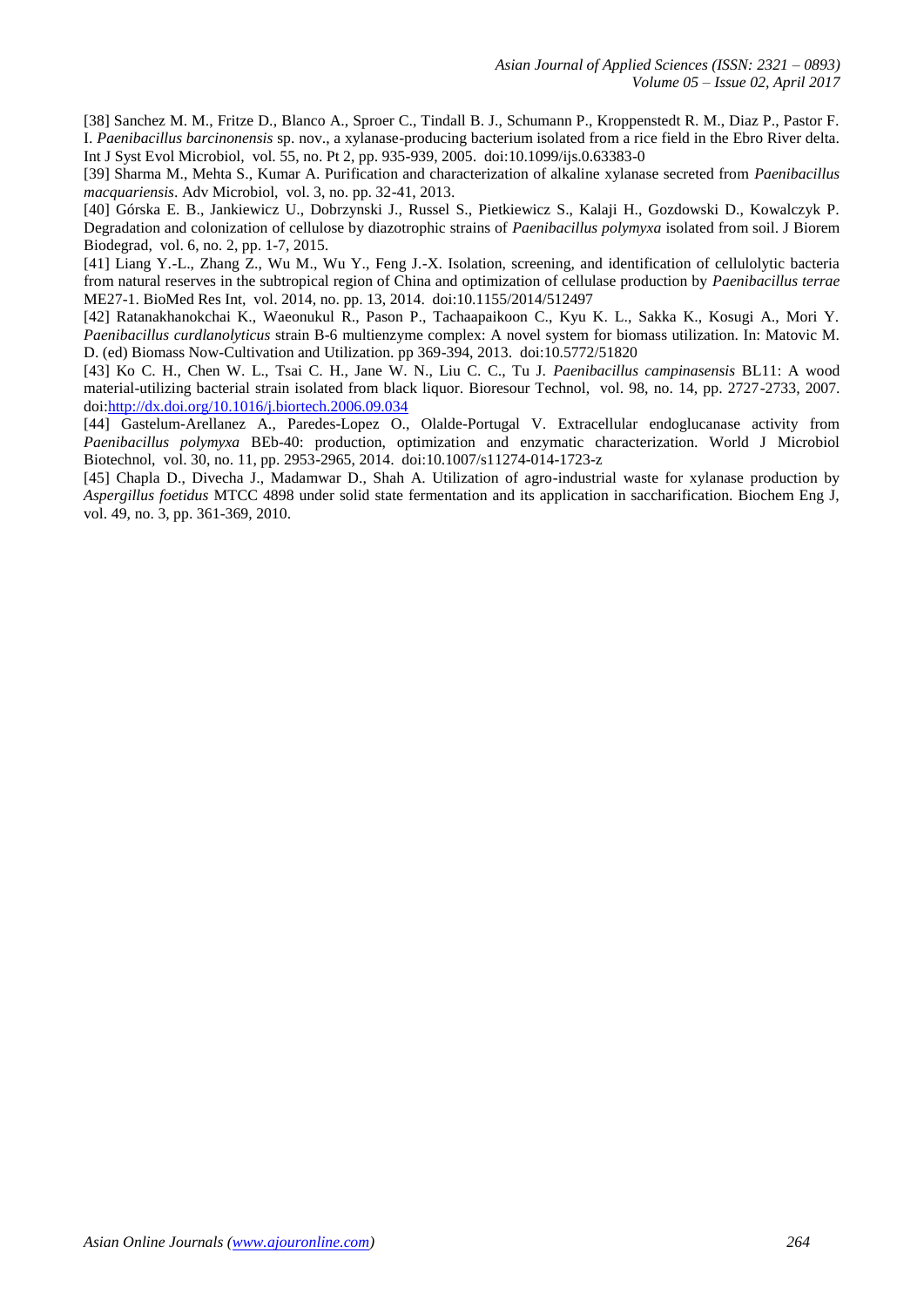

**Figure 1:** The determination of CMCase, xylanase, FPase, avicelase and extracellular protein of *P. illinoisensis* CX11 using SSF of corn stalk.